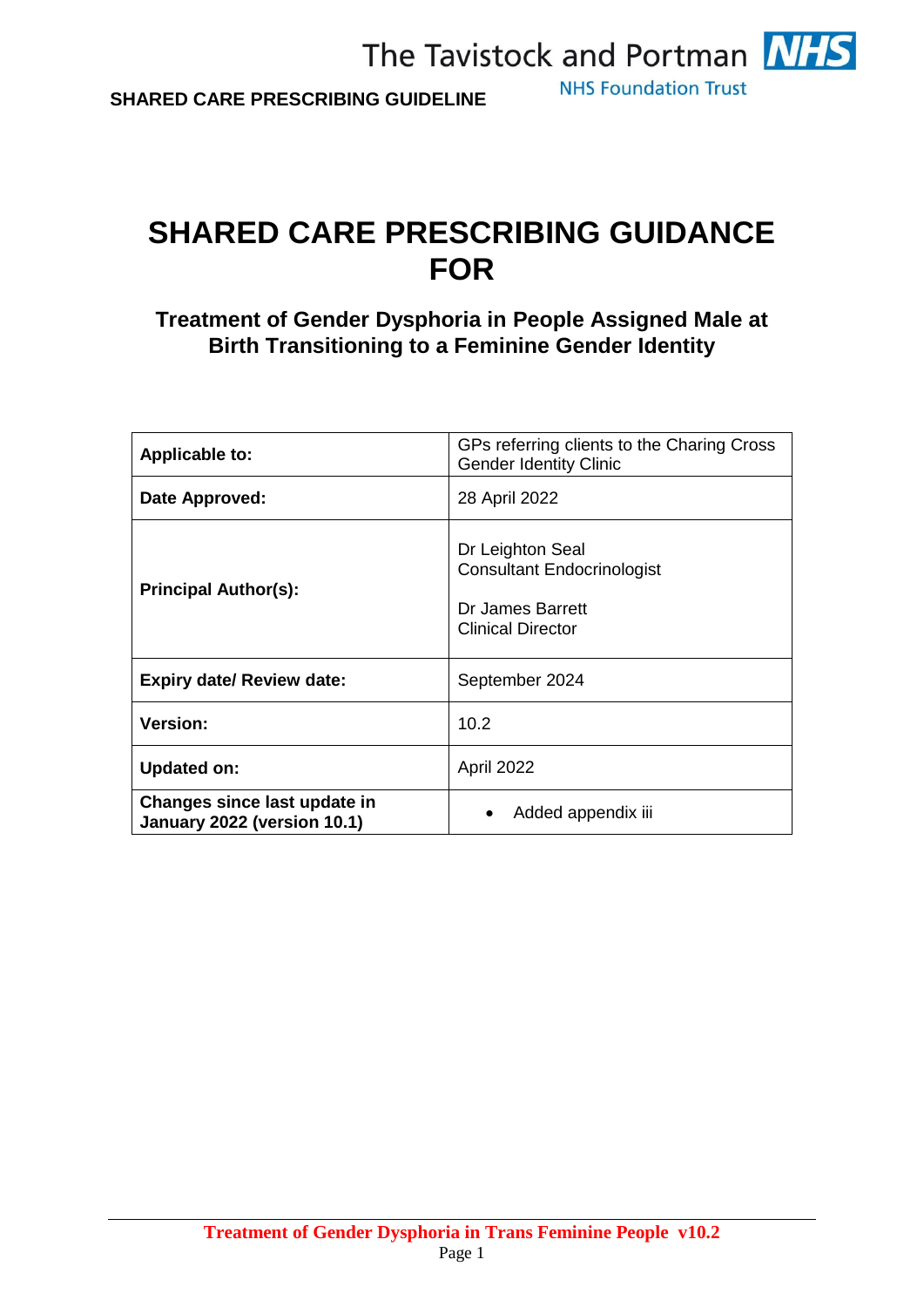

## **SHARED CARE PRESCRIBING GUIDELINE**

**NHS Foundation Trust** 

## **CONTENTS LIST**

| Introduction:                                                                  | Page 3        |
|--------------------------------------------------------------------------------|---------------|
| <b>Letter from Clinical Director and Consultant</b><br><b>Endocrinologist:</b> | Page 4        |
| <b>Supporting Clinical Information and contact details:</b>                    | Pages 5 - 9   |
| References / Evidence Base:                                                    | Page 10       |
| Appendix (ia): Shared Care Agreement.                                          | Pages 11 - 12 |
| Appendix (ib): Shared Care Agreement signature                                 | Page 13       |
| Appendix (ii): Client Consent Letter for Initiation of<br><b>Hormones</b>      | Page 14       |
| Appendix (iii): Shared Care Agreement GP/Primary Care<br>signature             | Page 15       |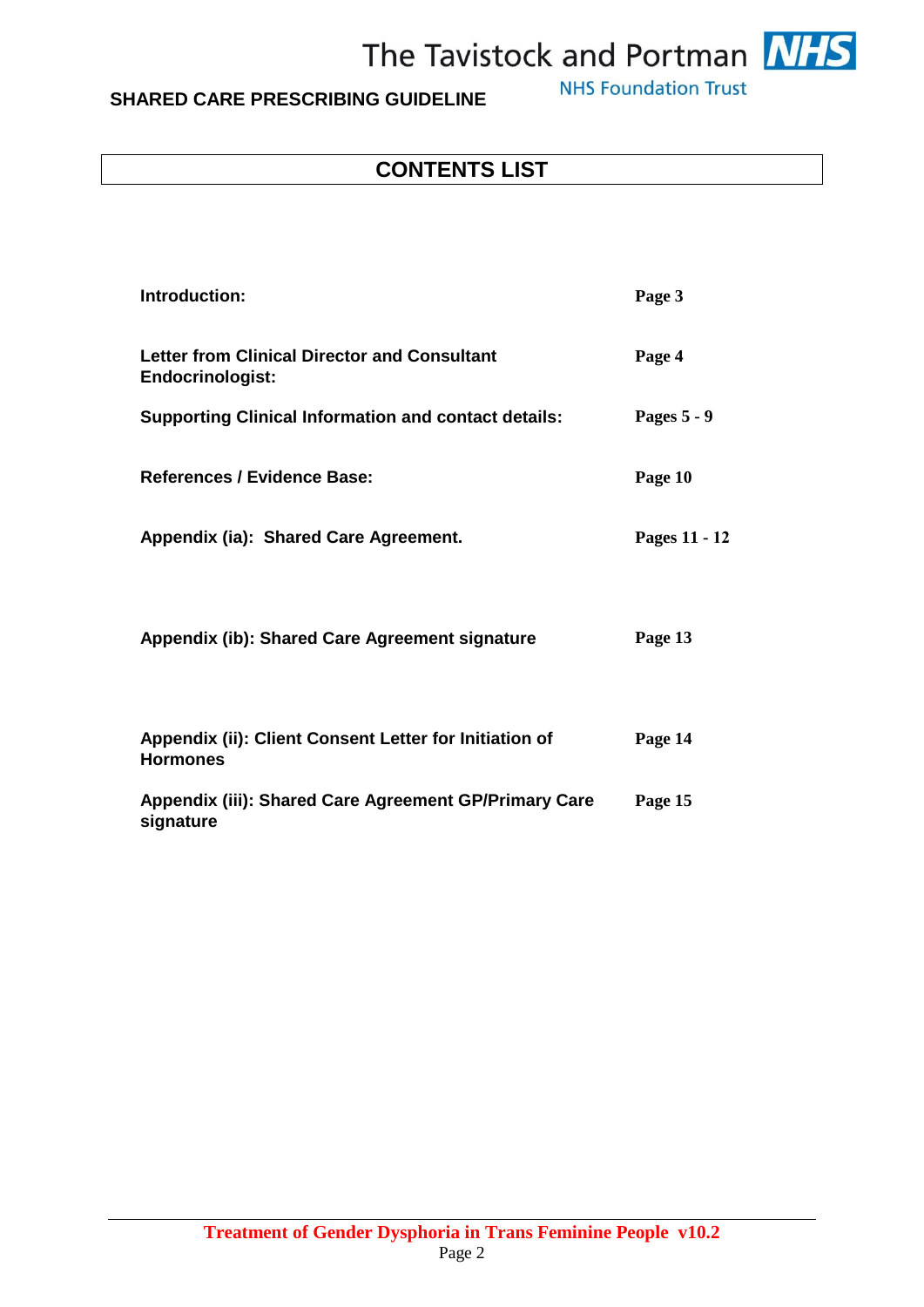

**NHS Foundation Trust** 

## **INTRODUCTION**

This document has been prepared by Dr Leighton Seal, Consultant Endocrinologist, and the GIC's Clinical Team.

The information contained in this document has been compiled in order to support GPs and other medical practitioners in safe prescribing and monitoring arrangements. The document outlines the roles and responsibilities of the Gender Specialists, General Practitioners and Clients and contains both a **shared care agreement** and a client **letter of consent** for the initiation of hormones. It is imperative that clients who take the preparations, as listed, do so under medical supervision, and are monitored as recommended.

Please ensure that the latest updates on the medications and interactions, as listed, are obtained from the BNF.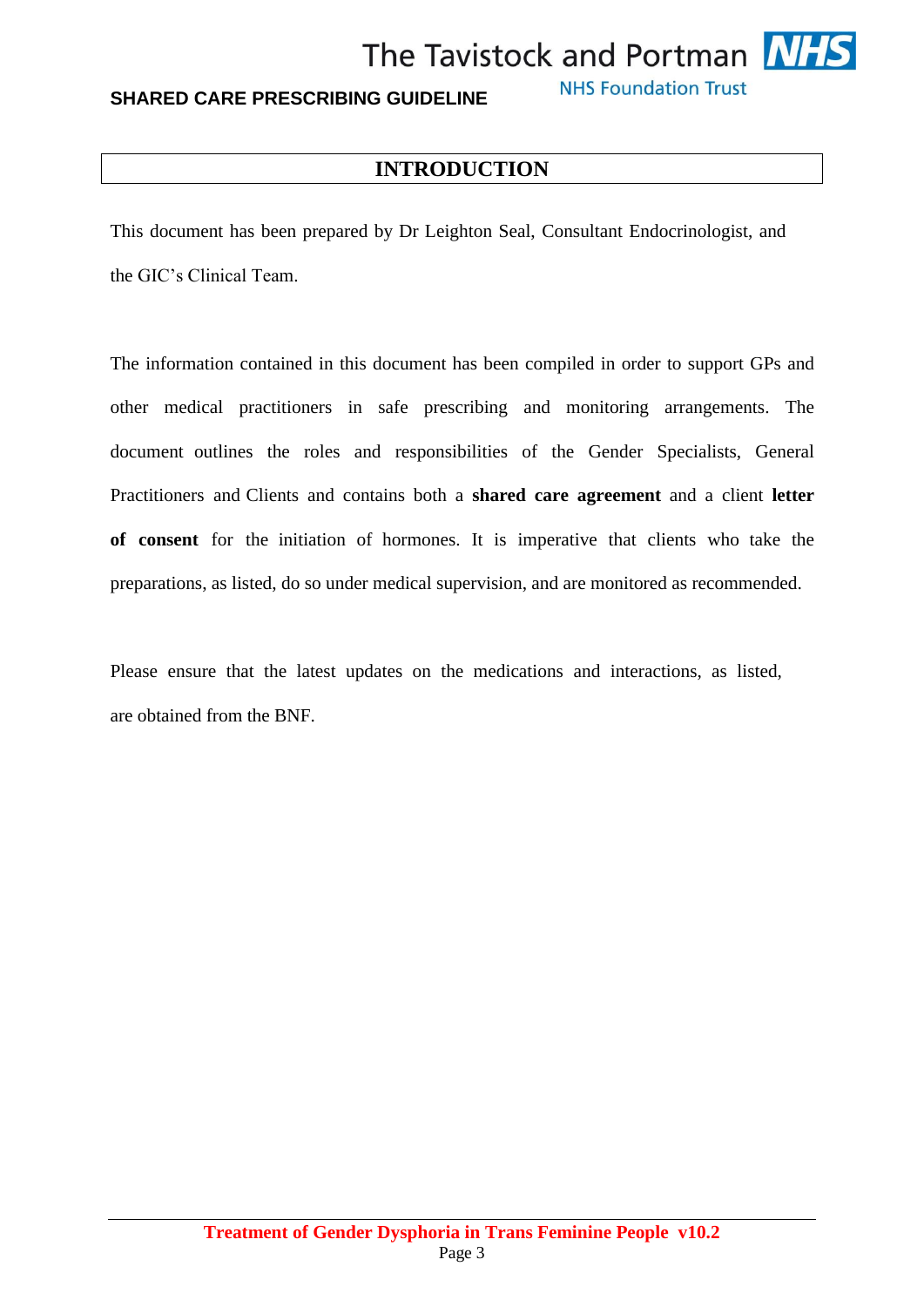#### **SHARED CARE PRESCRIBING GUIDELINE**

**NHS Foundation Trust** 

## **LETTER FROM CLINICAL DIRECTOR and CONSULTANT ENDOCRINOLOGIST**

Dear Colleague

We have created this shared care protocol in order to ensure that clients who attend the Charing Cross Gender Identity Clinic receive a partnership of care from both their Gender Clinicians and their General Practitioners.

The medicine recommended by the GIC is usually an oestrogen (e.g. estradiol valerate) to cause feminisation, and which will be continued indefinitely after surgery. In some cases additional or alternative medicines are used, as outlined in the shared care protocol. Sometimes there is a need for a GnRH analogue (e.g. Decapeptyl or Zoladex) to suppress testosterone prior to surgery.

In view of the fact that clients will be having long-term maintenance treatment, it is in their best interests for their GP to prescribe and monitor their treatment, with support from our clinic as necessary. The standardised mortality rate for trans women is 1.0, demonstrating that longer term oestrogen therapy is not detrimental or harmful. That is to say, clients are no more likely to die as a result of taking this treatment than if the GP did not prescribe at all.

Although not all these medicines are licensed for the treatment of gender dysphoria (nor are they likely to be), they are medicines with which, in our experience, GPs will be familiar. The doses of oestrogen are often slightly higher than would usually be prescribed, as a born male tends to have a larger frame and needs a bigger dose to reach the normal physiological range for a woman.

This devolvement of prescriptions to Primary Care is consistent with the GMC guidance on the provision of prescriptions for patients with gender dysphoria in Primary Care. The link for that is as [follows: https://www.gmc-uk.org/ethical-guidance/ethical-hub/trans-healthcare---advice-based-on-g](https://www.gmc-uk.org/ethical-guidance/ethical-hub/trans-healthcare---advice-based-on-gmc-guidance)mcguidance

There is a comprehensive programme for assessment and evaluation of clients referred to this clinic, into which GPs and any relevant secondary care clinicians are routinely copied. When all these assessments have been undertaken, the decision may be taken to recommend medication.

**In the event that a written recommendation for hormone therapy is made, we would be grateful if arrangements can be made by the client's GP to see the client within two weeks in order to initiate the treatment.**

We hope that this will give GPs enough information to feel confident to prescribe the maintenance medication as specified. If you have any questions, or would like more information, you are welcome to contact us.

Yours sincerely,

**Dr James Barrett Communist Communist Communist Communist Communist Communist Communist Communist Communist Communist Communist Communist Communist Communist Communist Communist Communist Communist Communist Communist Comm Clinical Director, Gender Identity Clinic Consultant Endocrinologist**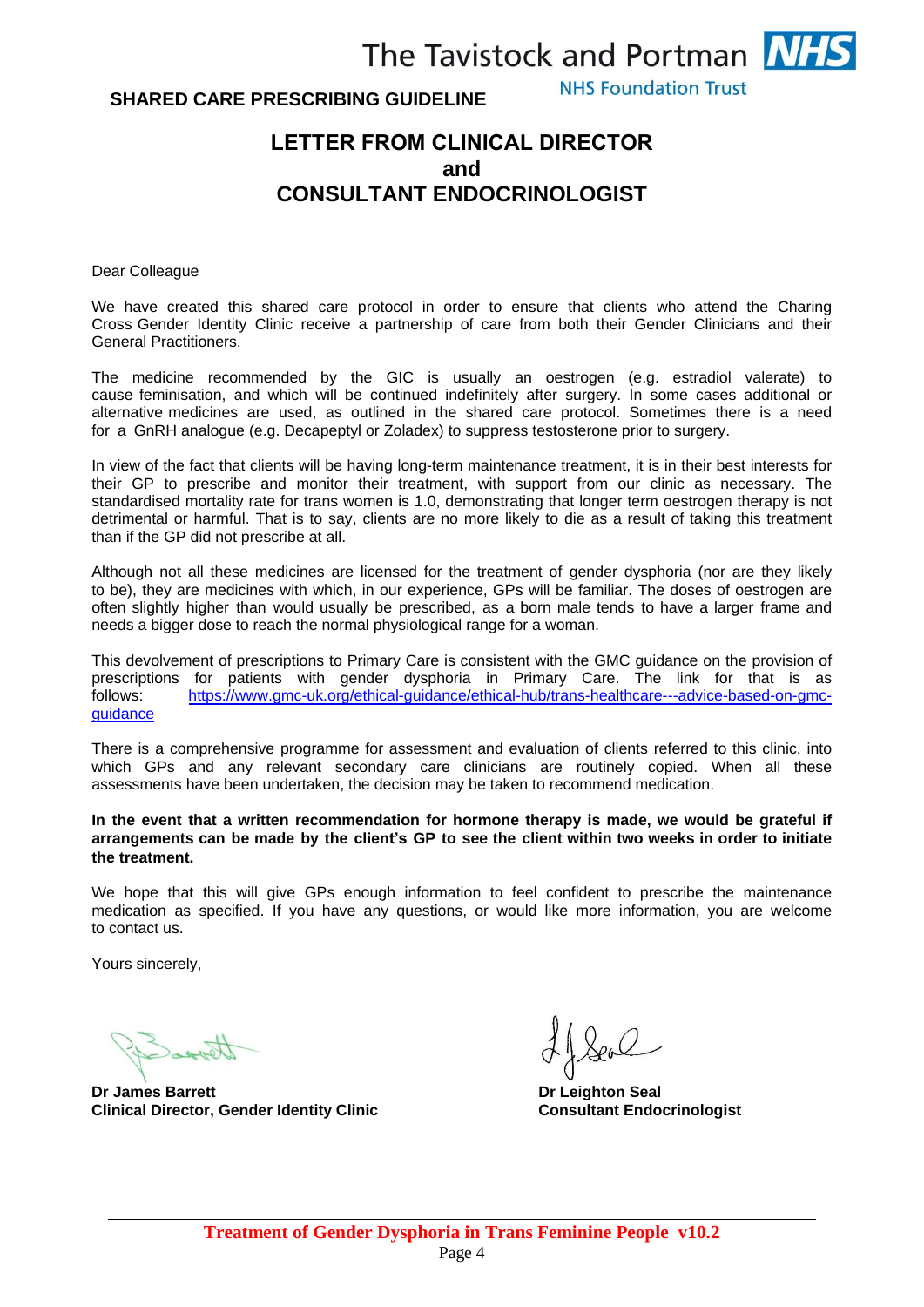## **SHARED CARE PRESCRIBING GUIDELINE**

**NHS Foundation Trust** 



| Indication(s):    | Treatment of gender dysphoria following psychiatric/psychological assessment at a<br>Gender Identity Clinic.                                                                                                                                                                                                                                                                                                                                                                                                                                                                                         |
|-------------------|------------------------------------------------------------------------------------------------------------------------------------------------------------------------------------------------------------------------------------------------------------------------------------------------------------------------------------------------------------------------------------------------------------------------------------------------------------------------------------------------------------------------------------------------------------------------------------------------------|
| Place in Therapy: | Hormonal therapy will usually be recommended after two initial assessments are<br>complete.                                                                                                                                                                                                                                                                                                                                                                                                                                                                                                          |
|                   | Commencement of hormonal therapy should generally be recommended following<br>commencement of a change of social gender role. Clinical practice in the GIC follows<br>a modified version of the WPATH vers.7 Standards of Care.                                                                                                                                                                                                                                                                                                                                                                      |
|                   | The use of hormonal manipulation in the treatment of trans women is hampered by a<br>lack of any randomised controlled trials to assist in our therapeutic decisions. There<br>has, however, been a significant amount of experience in the treatment of this<br>condition over the last 30 years, using several well-established hormonal protocols,<br>and the totality of the available evidence demonstrates that, for carefully selected<br>clients, hormone therapy is a safe and effective means of alleviating the potentially<br>debilitating condition of gender dysphoria. <sup>1.2</sup> |
| Dose & route of   | Oestrogen to cause feminisation:                                                                                                                                                                                                                                                                                                                                                                                                                                                                                                                                                                     |
| administration:   | <b>First Line:</b>                                                                                                                                                                                                                                                                                                                                                                                                                                                                                                                                                                                   |
|                   | <b>Estradiol valerate or Estradiol hemihydrate initiated at a dose of 2 mg OD orally, and</b><br>used in a range of 2-8 mg OD. Dose adjusted by 2 mg every three months until there<br>is a plasma oestradiol level of 400-600 pmol/l, 4-6 hours after taking the tablets.                                                                                                                                                                                                                                                                                                                           |
|                   | Tablets should be swallowed all at the same time, and not taken sublingually.                                                                                                                                                                                                                                                                                                                                                                                                                                                                                                                        |
|                   | Alternatives (if estradiol tablets not tolerated or inadequate levels achieved):                                                                                                                                                                                                                                                                                                                                                                                                                                                                                                                     |
|                   | <b>Second Line: Topical</b>                                                                                                                                                                                                                                                                                                                                                                                                                                                                                                                                                                          |
|                   | Gels often achieve better levels than patches:                                                                                                                                                                                                                                                                                                                                                                                                                                                                                                                                                       |
|                   | Topical oestrogen gel (Sandrena 0.5-5 mg/day):                                                                                                                                                                                                                                                                                                                                                                                                                                                                                                                                                       |
|                   | Initiated at a dose of 0.5 mg a day, dose adjusted by 0.5-1 mg every three months<br>until there is a plasma oestradiol level of 400-600 pmol/l, 4-6 hours after the gel is<br>applied to the skin                                                                                                                                                                                                                                                                                                                                                                                                   |
|                   | Estradiol patches 50 -200 micrograms/24hr, applied twice a week                                                                                                                                                                                                                                                                                                                                                                                                                                                                                                                                      |
|                   | dose adjusted by 50 micrograms every three months until there is a plasma oestradiol<br>level of 400-600 pmol/l, 48 hours after the patch is applied to the skin                                                                                                                                                                                                                                                                                                                                                                                                                                     |
|                   | Third line:                                                                                                                                                                                                                                                                                                                                                                                                                                                                                                                                                                                          |
|                   | Treatment only used in exceptional circumstances where levels have not been<br>reached by alternatives above, or they have not been tolerated:                                                                                                                                                                                                                                                                                                                                                                                                                                                       |
|                   | Ethinyloestradiol 50-150 micrograms OD.                                                                                                                                                                                                                                                                                                                                                                                                                                                                                                                                                              |
|                   | (Note oestradiol levels cannot be used to monitor treatment with ethinyloestradiol)                                                                                                                                                                                                                                                                                                                                                                                                                                                                                                                  |
|                   | ** Post surgery oestrogen dose stays the same but wait for surgeon instruction<br>to restart**                                                                                                                                                                                                                                                                                                                                                                                                                                                                                                       |
|                   | Use of Gonadotrophin analogues (GnRH)                                                                                                                                                                                                                                                                                                                                                                                                                                                                                                                                                                |
|                   | If oral oestrogen at 4 mg OD (or equivalent topical dose) does not suppress the<br>plasma testosterone into the female range of 0-3 nmol/l, a GnRH analogue can be<br>added:                                                                                                                                                                                                                                                                                                                                                                                                                         |
|                   | Decapeptyl (triptorelin) SR 11.25 mg (IM) every 12 weeks (most cost-effective option)                                                                                                                                                                                                                                                                                                                                                                                                                                                                                                                |
|                   | or<br>Zoladex (goserelin) 10.8 mg (sub cut) every 12 weeks                                                                                                                                                                                                                                                                                                                                                                                                                                                                                                                                           |
|                   | <b>Alternatives:</b><br>Leuprorelin (Prostap) 11.25 mg (IM) every 3 months                                                                                                                                                                                                                                                                                                                                                                                                                                                                                                                           |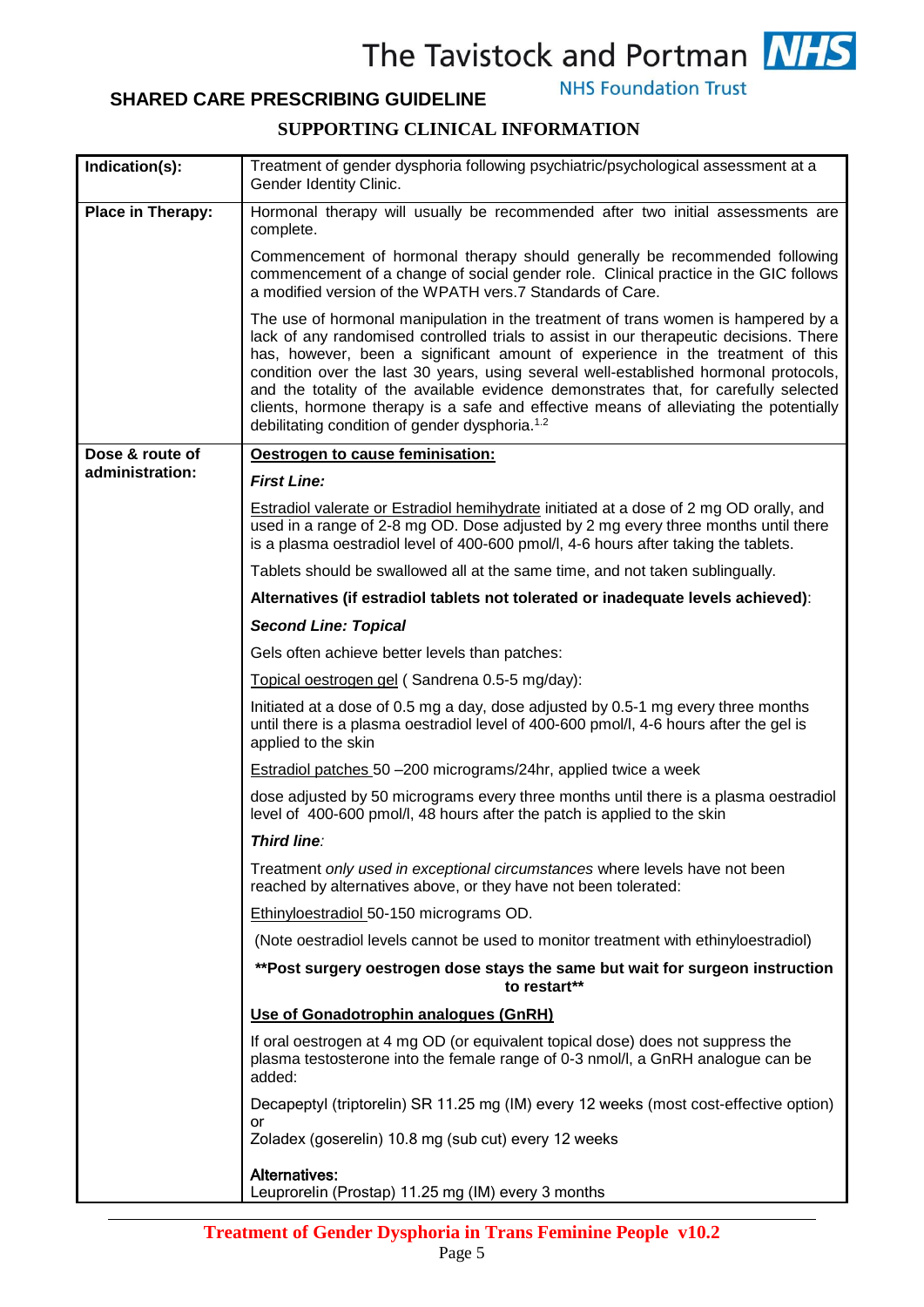**NHS Foundation Trust** 

## **SHARED CARE PRESCRIBING GUIDELINE**

| Leuprorelin (Prostap) 3.75 mg (IM) monthly<br>Goserelin 3.75 mg (sub cut) monthly<br>Decapeptyl SR 3 mg (IM) monthly<br>Decapeptyl SR 22.5 mg (IM) every 6 months<br>Nafarelin (Synarel) nasal spray, 200-400 micrograms twice a day (see BNF)                                                                 |
|----------------------------------------------------------------------------------------------------------------------------------------------------------------------------------------------------------------------------------------------------------------------------------------------------------------|
| To prevent the testosterone flare that can occur with GnRH analogues, Cyproterone<br>Acetate 50 mg OD orally is co-administered for two weeks with the first dose of a<br>GnRH analogue, but not thereafter. Cyproterone acetate is typically not<br>recommended if the patient has significant liver disease. |
| Rarely:                                                                                                                                                                                                                                                                                                        |
| Antiandrogens may be used to counteract hirsutism.                                                                                                                                                                                                                                                             |
| Finasteride 5 mg OD                                                                                                                                                                                                                                                                                            |
| Cyproterone acetate 50 mg -150 mg OD                                                                                                                                                                                                                                                                           |
|                                                                                                                                                                                                                                                                                                                |

| <b>Duration of</b>                                                    | Oestrogen treatment: lifelong                                                                                                                                                                                                   |  |
|-----------------------------------------------------------------------|---------------------------------------------------------------------------------------------------------------------------------------------------------------------------------------------------------------------------------|--|
| treatment                                                             | GnRH analogues: until gender reassignment surgery or orchiectomy                                                                                                                                                                |  |
| <b>Criteria for</b>                                                   | Preoperative:                                                                                                                                                                                                                   |  |
| stopping treatment                                                    | Significant side effects / lack of response at adequate doses / client self-discharges<br>from the GIC                                                                                                                          |  |
|                                                                       | Review dosage if client starts smoking                                                                                                                                                                                          |  |
|                                                                       | Postoperative:                                                                                                                                                                                                                  |  |
|                                                                       | Development of significant contraindication to oestrogen use                                                                                                                                                                    |  |
| <b>Monitoring</b>                                                     | <b>Gender Clinicians:</b>                                                                                                                                                                                                       |  |
| <b>Requirements</b><br>before Starting                                | Psychological / psychiatric assessment of client's suitability for treatment.                                                                                                                                                   |  |
| Treatment:                                                            | Baseline blood screening: LH, FSH, testosterone, oestradiol, SHBG, prolactin, PSA,<br>lipid profile, LFTs, glucose, vitamin D, (and renal function if indicated).                                                               |  |
|                                                                       | Blood pressure and BMI                                                                                                                                                                                                          |  |
| <b>Monitoring</b>                                                     | <b>Gender Clinicians:</b>                                                                                                                                                                                                       |  |
| requirements once<br>stable, including<br>frequency:                  | To advise GP on dose alterations required based on hormone and other monitoring<br>information provided.                                                                                                                        |  |
|                                                                       | GP:                                                                                                                                                                                                                             |  |
|                                                                       | Measure the following every 3-6 months initially, annually thereafter:                                                                                                                                                          |  |
|                                                                       | Oestradiol (unless taking ethinyloestradiol) (range 400-600 pmol/l),<br>Testosterone (range 0-3 nmol/l)<br>Prolactin<br>LFTs                                                                                                    |  |
|                                                                       | BMI, blood pressure                                                                                                                                                                                                             |  |
| Follow up                                                             | <b>Gender Clinicians:</b>                                                                                                                                                                                                       |  |
| arrangements<br>and<br><b>Prescribing</b><br><b>Responsibilities:</b> | Clients will be reviewed by the GIC at regular intervals.                                                                                                                                                                       |  |
|                                                                       | The specialist team will take responsibility for the recommendation of<br>$\bullet$<br>treatment, counselling about risks and benefits of therapy, and<br>recommending alterations to GPs until client is stabilised on therapy |  |
|                                                                       | To oversee the whole programme of assessment and treatment, including                                                                                                                                                           |  |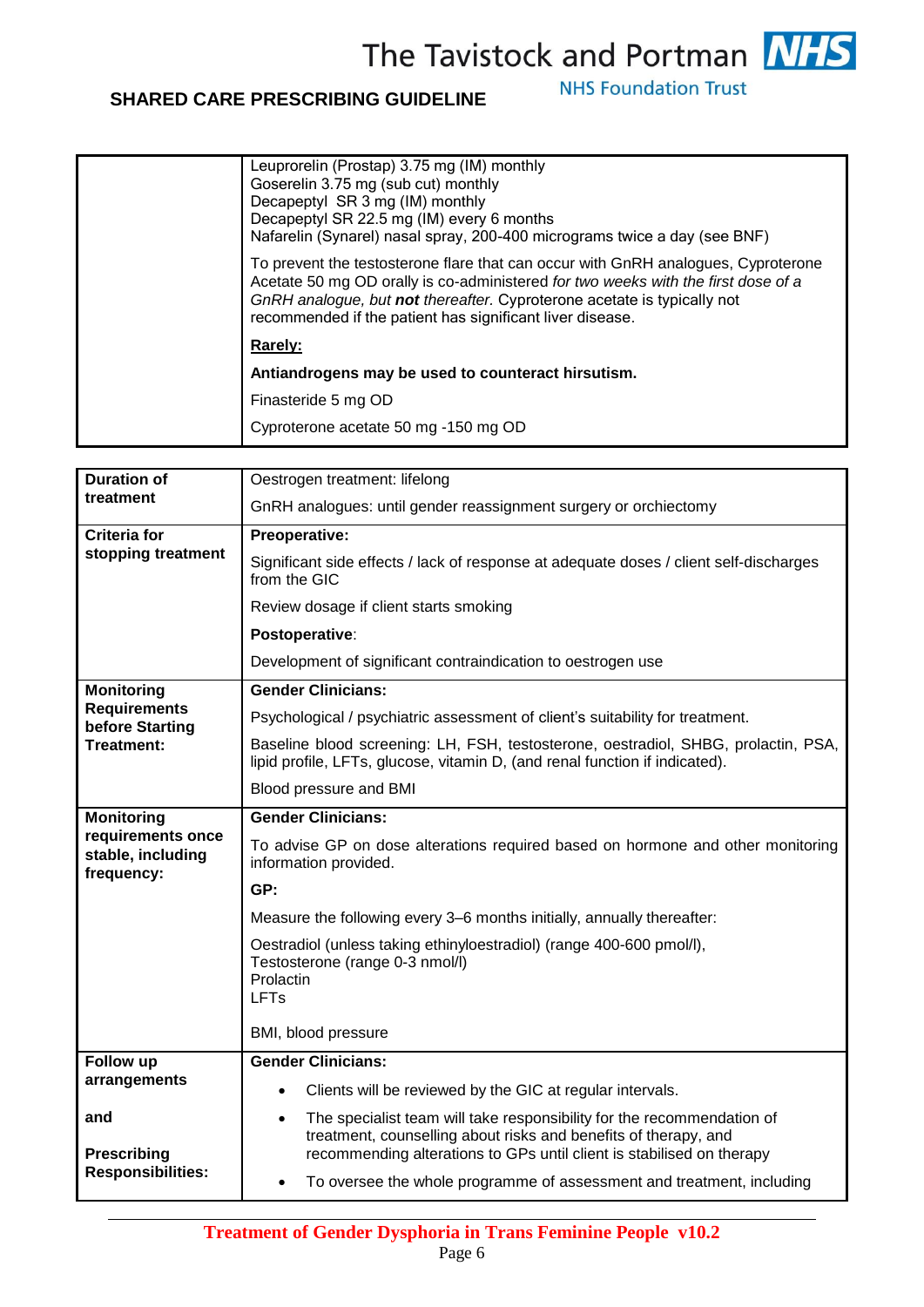**NHS Foundation Trust** 

|                                                                                                               | dose adjustment as necessary to reach a maintenance level                                                                                                                                                                                                                                                                                                                                                                                                                                   |  |
|---------------------------------------------------------------------------------------------------------------|---------------------------------------------------------------------------------------------------------------------------------------------------------------------------------------------------------------------------------------------------------------------------------------------------------------------------------------------------------------------------------------------------------------------------------------------------------------------------------------------|--|
|                                                                                                               |                                                                                                                                                                                                                                                                                                                                                                                                                                                                                             |  |
|                                                                                                               | To advise GP on any problems arising from treatment which may need a<br>$\bullet$<br>dose adjustment or a change in medication.                                                                                                                                                                                                                                                                                                                                                             |  |
|                                                                                                               | GP:                                                                                                                                                                                                                                                                                                                                                                                                                                                                                         |  |
|                                                                                                               | The GP will take on prescribing as per the shared care agreement, with the<br>$\bullet$<br>support and guidance of the GIC                                                                                                                                                                                                                                                                                                                                                                  |  |
|                                                                                                               | The GP will be responsible for the ongoing prescribing of oestrogens and<br>$\bullet$<br>anti-androgens and will continue to act as the primary contact for general<br>healthcare.                                                                                                                                                                                                                                                                                                          |  |
|                                                                                                               | The GP will refer to the specialist team if any significant developments or<br>$\bullet$<br>deteriorations occur, such as occurrence of side-effects, worsening of<br>symptoms or complications of hormone therapy.                                                                                                                                                                                                                                                                         |  |
|                                                                                                               | The GP to take advice of surgeons on pausing and restarting hormones in<br>$\bullet$<br>relation to gender reconstructive surgery.                                                                                                                                                                                                                                                                                                                                                          |  |
|                                                                                                               | Gender Nurse Specialist: The Gender Nurse Specialist will provide support and<br>advice for General Practitioners, Community Pharmacists, District Nurses, and the<br>client on request.                                                                                                                                                                                                                                                                                                    |  |
|                                                                                                               |                                                                                                                                                                                                                                                                                                                                                                                                                                                                                             |  |
| <b>Practical issues</b><br>including other<br>relevant<br>advice/information:                                 | The safety monitoring for this ongoing treatment has been outlined. This monitoring is<br>designed to detect the major side effects of hormonal treatment. The risks of<br>oestrogen exposure appear to be related to the duration of oestrogen treatment in<br>genetic females. For this reason the long term monitoring of trans women should<br>include health screening for breast cancer.                                                                                              |  |
|                                                                                                               | Monitoring of bone health                                                                                                                                                                                                                                                                                                                                                                                                                                                                   |  |
| <b>Medication</b>                                                                                             | Monitoring of bone health is not routinely required unless the person has significant<br>risk factors for osteoporosis or has had a significant break from sex steroid treatment<br>(>24 months). The GIC clinician will make a recommendation about DEXA scanning<br>but the performance of that scan would be deferred to primary care.                                                                                                                                                   |  |
| information,                                                                                                  | <b>National Screening Programmes</b>                                                                                                                                                                                                                                                                                                                                                                                                                                                        |  |
| particularly in<br>relation to potential<br>interactions, can be<br>found in the latest<br>edition of the BNF | The client should be advised that they will get an automatic call-up to female but not<br>male screening if they have had their gender changed on the NHS computer system,<br>and they will need to remember to access screening. There is a comprehensive<br>document on the gov.uk website: https://www.gov.uk/government/publications/nhs-<br>population-screening-information-for-transgender-people                                                                                    |  |
|                                                                                                               | <b>Thromboembolic disease</b>                                                                                                                                                                                                                                                                                                                                                                                                                                                               |  |
|                                                                                                               | The incidence of deep venous thrombosis (DVT) in trans women is approximately<br>2.6% (80% of reported cases are in the first 2 years of treatment but no increased risk<br>with lifelong treatment); however in this young population this represents a risk that is<br>20 times that of the untreated population. The majority of these incidents occur during<br>the first two years of treatment. There is, however, an ongoing risk of 0.4% per year<br>which continues <sup>3</sup> . |  |
|                                                                                                               | The type of oestrogen may be important. It has been demonstrated that<br>ethinylestradiol alters the levels of plasma protein S, C and prothombin, which results<br>in a procoagulant haemostatic profile in transgender subjects <sup>4</sup> . In our own clinic we<br>have moved away from using ethinylestradiol to estrogen valerate; however we have<br>demonstrated a DVT risk of 0.4% over 5 years in our clients.                                                                  |  |
|                                                                                                               | <b>Breast cancer</b>                                                                                                                                                                                                                                                                                                                                                                                                                                                                        |  |
|                                                                                                               | The incidence of breast cancer with standard HRT in genetic females is estimated at<br>an excess of $3.2/1000$ aged 50-59 years and $4/1000$ aged 60-69. <sup>5</sup> This is based on                                                                                                                                                                                                                                                                                                      |  |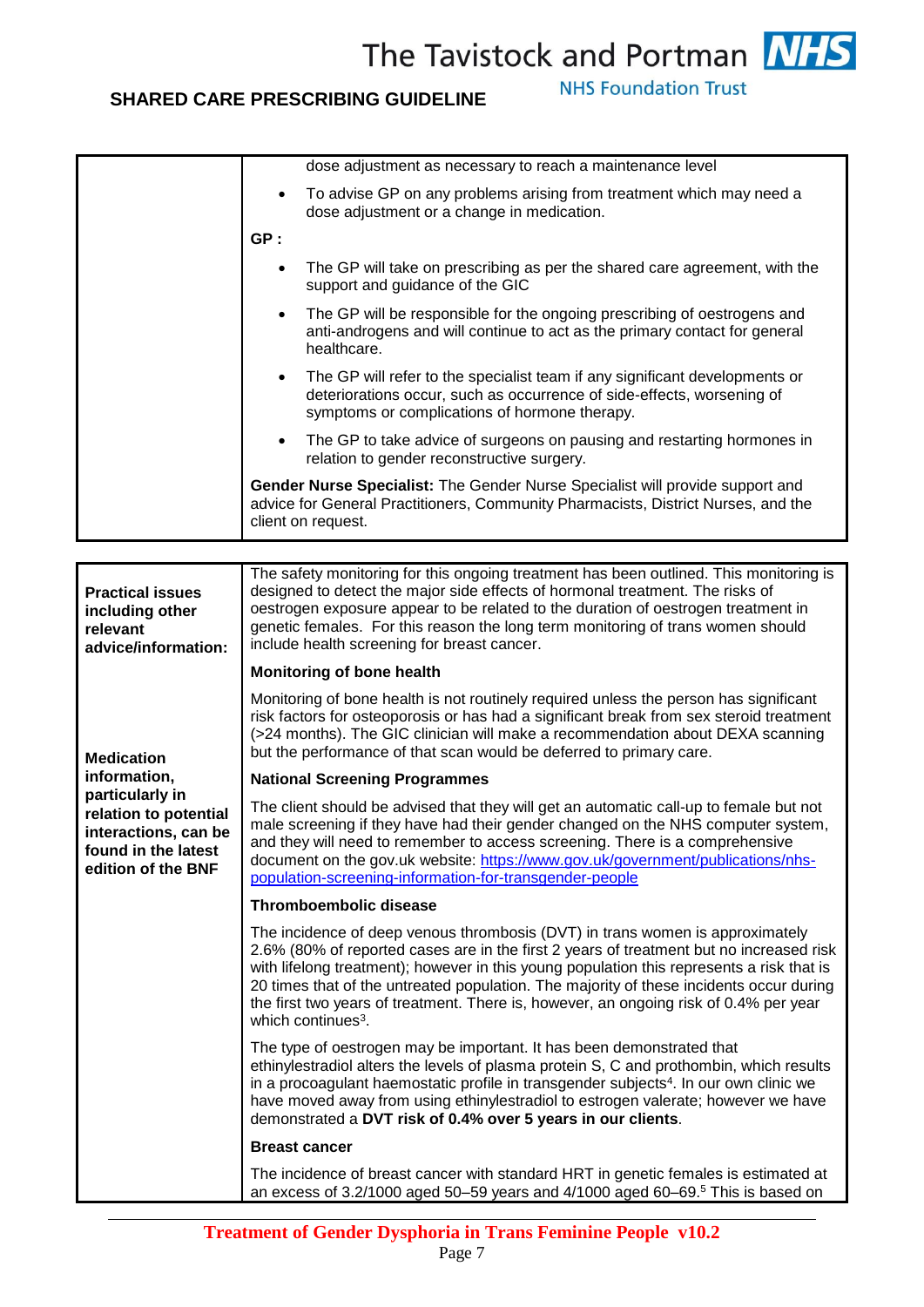**NHS Foundation Trust** 

### **SHARED CARE PRESCRIBING GUIDELINE**

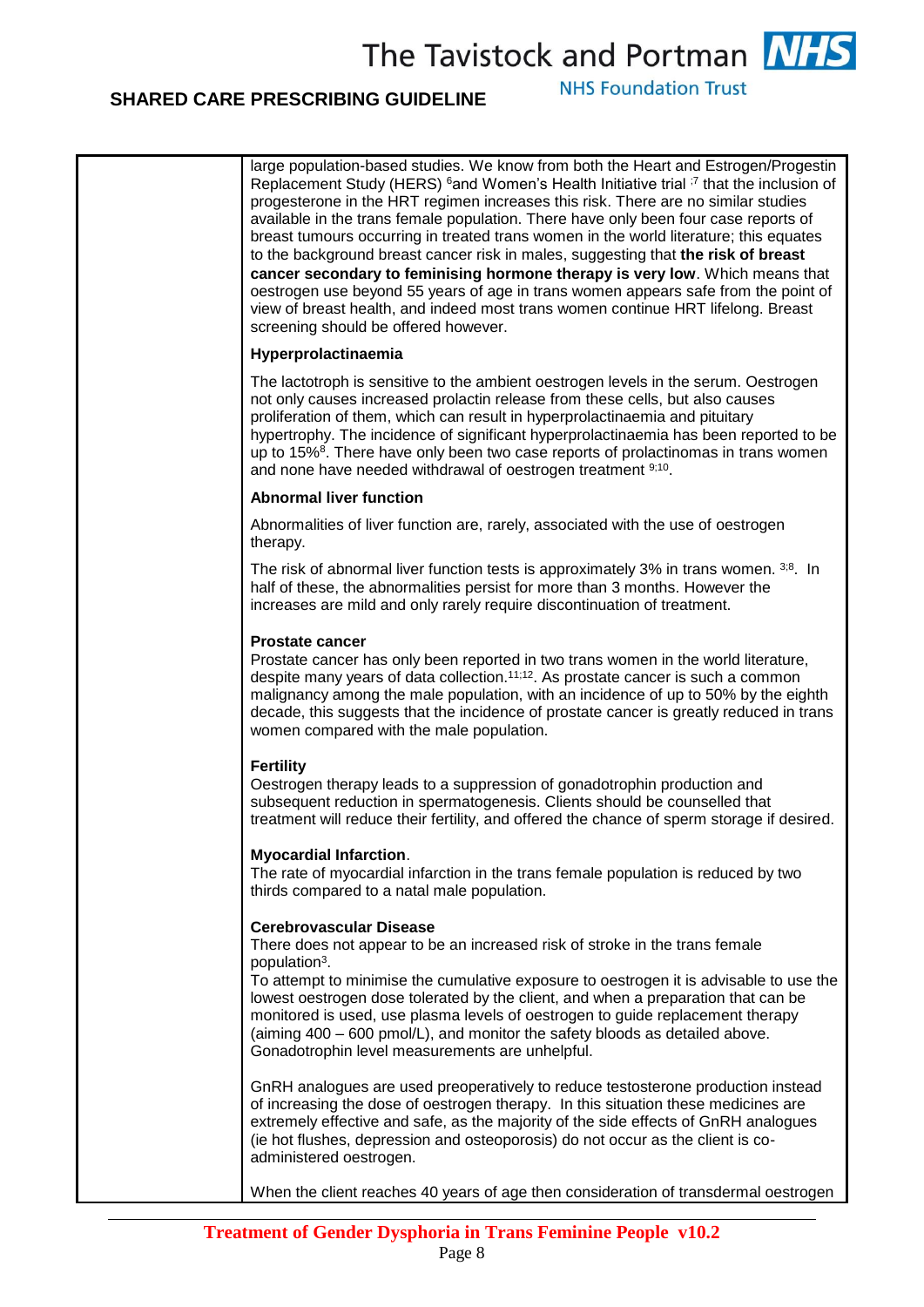### **SHARED CARE PRESCRIBING GUIDELINE**

**NHS Foundation Trust** 

|                                | preparation has been recommended by one group in Europe; in our practice,<br>however, there does not appear to be an increased risk of thromboembolic events<br>after the age of 40, possibly reflecting the fact that we insist on clients stopping<br>smoking (which is not the case in the Liège series).<br>The increase in vascular disease appears to be associated with the use of<br>Ethinyloestradiol, but not other oestrogen types, and so this oestrogen type should be<br>avoided <sup>15</sup> .                                                                                                                                                                                                                                                                                                                                                                             |
|--------------------------------|--------------------------------------------------------------------------------------------------------------------------------------------------------------------------------------------------------------------------------------------------------------------------------------------------------------------------------------------------------------------------------------------------------------------------------------------------------------------------------------------------------------------------------------------------------------------------------------------------------------------------------------------------------------------------------------------------------------------------------------------------------------------------------------------------------------------------------------------------------------------------------------------|
|                                | The current data suggest that long-term treatment with oestrogen in trans women is<br>associated with a slight increase in the standard mortality ratio. The increase in<br>mortality appears to be associated with an increase in the risk of suicide in vulnerable<br>individuals [HR 5.7 <sup>14</sup> 19 <sup>15</sup> and also an increase in cardiovascular deaths RR1.46 <sup>14</sup><br>2.5 <sup>15</sup> . The increase in suicide deaths appears to be historical when comparing the<br>cohort treated in 1972-1980 vs those treated 1983-2010. This may reflect<br>improvements in the availability and quality of care or, alternatively, improvement in<br>the status of transgender people in society, leading to a reduction in their<br>psychological stress. It is important that the psychological health of people treated for<br>gender dysphoria should be assessed. |
|                                | Libido and energy issues<br>With regards to poor energy and libido disturbance, this patient group can suffer from<br>hypoactive sexual desire disorder (HSSD), something which can respond well to<br>adjustment in hormone therapy, including possible use of low-dose testosterone. If<br>this seems to be the case then contacting the specialist team here or, a specialist<br>endocrine service, for an assessment would be appropriate.                                                                                                                                                                                                                                                                                                                                                                                                                                             |
| <b>Information</b><br>provided | Clients are given a copy of the clinic's Hormone Management Booklet which is also<br>available for GPs via email FAO the gender nurse specialist at gic.noreply@nhs.net,<br>or by writing to the clinic to request a copy. It is based on The Practical Management<br>of Hormonal Treatment in Adults with Gender Dysphoria <sup>13</sup> .                                                                                                                                                                                                                                                                                                                                                                                                                                                                                                                                                |

#### **COMMUNICATION AND SUPPORT**

**Gender Identity Clinic contacts:** 

GIC Clinic Web Site**: [www.gic.nhs.uk](http://www.gic.nhs.uk/)** GIC phone number: 0208 938 7590 Fax: 0208 181 4506

Email: [gic.noreply@nhs.net](mailto:gic.noreply@nhs.net) (this is forwarded to either the Endocrine Team or the most appropriate clinician)

GP hormone advice line: 020 8938 7369: (this line is for GPs only with questions about hormone therapy)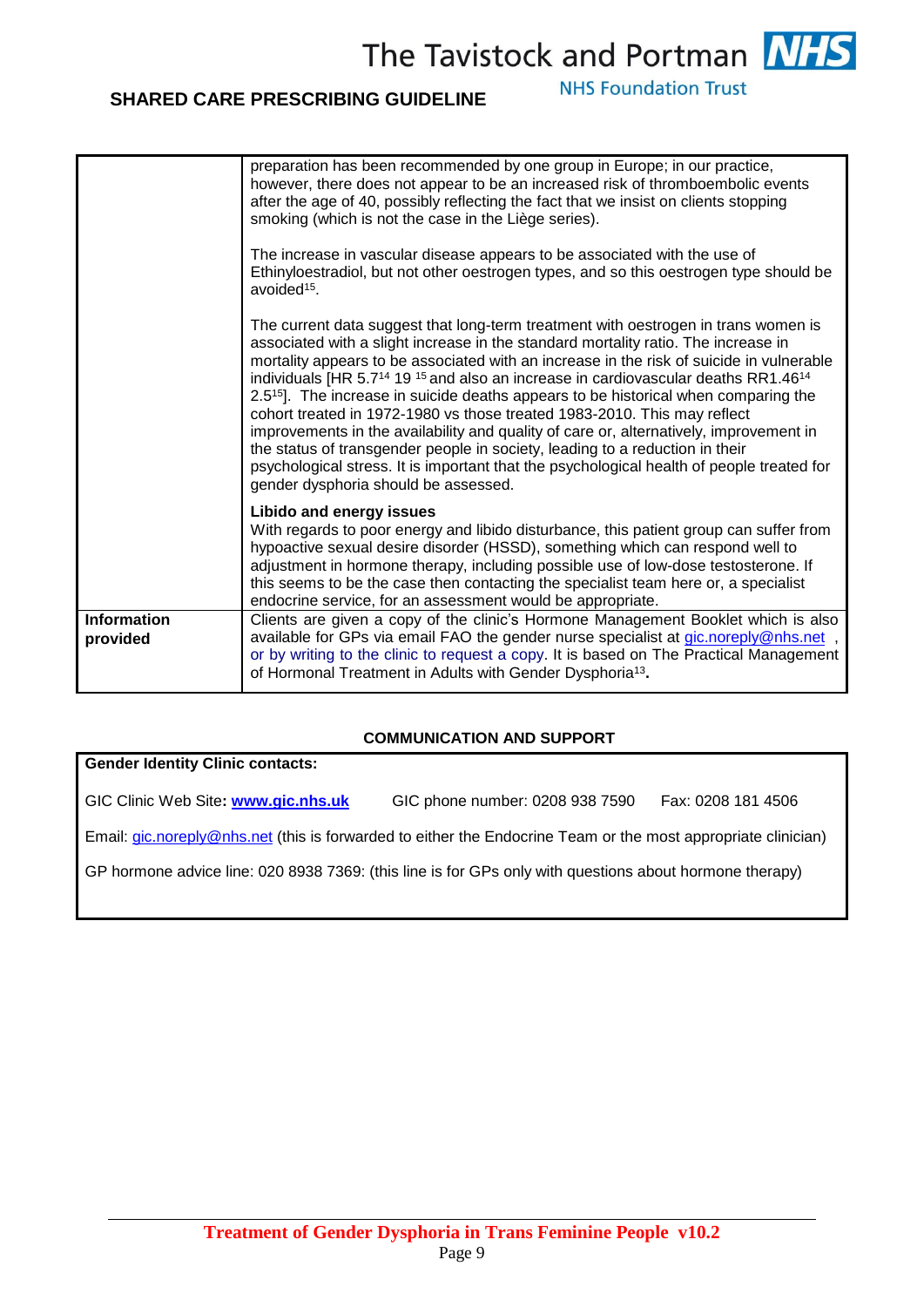#### **SHARED CARE PRESCRIBING GUIDELINE**

**NHS Foundation Trust** 

#### **REFERENCES**

| <b>Evidence Base</b><br>for treatment<br>and Key<br>references: | (1)  | Gooren, L. J., van de Wall, H. A. D. (2007). Hormone treatment of adult and<br>juvenile transsexual patients. In R. Ettner., S. Monstrey and A. E. Tyler (Eds.),<br>Principles of Transgender Medicine and Surgery (pp 73-88). New York: The<br>Haworth Press.                                              |
|-----------------------------------------------------------------|------|-------------------------------------------------------------------------------------------------------------------------------------------------------------------------------------------------------------------------------------------------------------------------------------------------------------|
|                                                                 | (2)  | Seal, L.J. The practical management of hormonal treatment in adults with gender<br>dysphoria. In: J Barrett, editor. Transsexual and Other Disorders of Gender<br>Identity: a practical guide to management. Oxford: Radcliffe; 2007. 157-190.                                                              |
|                                                                 | (3)  | van Kesteren P.J., Asscheman H., Megens J.A., Gooren L.J. Mortality and<br>morbidity in transsexual subjects treated with cross-sex hormones. Clin<br>Endocrinol (Oxf) 1997; 47(3):337-342.                                                                                                                 |
|                                                                 | (4)  | Toorians A.W., Thomassen M.C., Zweegman S., Magdeleyns E.J., Tans G.,<br>Gooren L.J., et al. Venous thrombosis and changes of hemostatic variables<br>during cross-sex hormone treatment in transsexual people. J Clin Endocrinol<br>Metab 2003; 88(12):5723-5729.                                          |
|                                                                 | (5)  | Beral V., Banks E., Reeves G. Evidence from randomised trials on the long-term<br>effects of hormone replacement therapy. Lancet 2002; 360(9337):942-944.                                                                                                                                                   |
|                                                                 | (6)  | Hulley S., Grady D., Bush T., Furberg C., Herrington D., Riggs B., et al.<br>Randomized trial of estrogen plus progestin for secondary prevention of coronary<br>heart disease in postmenopausal women. Heart and Estrogen/progestin<br>Replacement Study (HERS) Research Group. JAMA 1998; 280(7):605-613. |
|                                                                 | (7)  | Rossouw J.E., Anderson G.L., Prentice R.L., LaCroix A.Z., Kooperberg C.,<br>Stefanick M.L., et al. Risks and benefits of estrogen plus progestin in healthy<br>postmenopausal women: principal results From the Women's Health Initiative<br>randomized controlled trial. JAMA 2002; 288(3):321-333.        |
|                                                                 | (8)  | Futterweit W. Endocrine therapy of transsexualism and potential complications of<br>long-term treatment. Arch Sex Behav 1998; 27(2):209-226.                                                                                                                                                                |
|                                                                 | (9)  | Gooren L.J., Assies J., Asscheman H., de Slegte R., van Kessel H. Estrogen-<br>induced prolactinoma in a man. J Clin Endocrinol Metab 1988; 66(2):444-446.                                                                                                                                                  |
|                                                                 | (10) | Serri O., Noiseux D., Robert F., Hardy J. Lactotroph hyperplasia in an estrogen<br>treated male-to-female transsexual patient. J Clin Endocrinol Metab 1996;<br>81(9):3177-3179.                                                                                                                            |
|                                                                 | (11) | Thurston A.V. Carcinoma of the prostate in a transsexual. Br J Urol 1994;<br>73(2):217.                                                                                                                                                                                                                     |
|                                                                 | (12) | Goodwin W.E., Cummings R.H. Squamous metaplasia of the verumontanum<br>with obstruction due to hypertrophy: long-term effects of estrogen on the prostate<br>in an aging male-to-female transsexual. J Urol 1984; 131(3):553-554.                                                                           |
|                                                                 | (13) | Barrett, J. Transsexual and other disorders of Gender Identity a practical guide                                                                                                                                                                                                                            |
|                                                                 |      | to management. 2007 Oxford Press                                                                                                                                                                                                                                                                            |
|                                                                 | (14) | Cecilia Dhejne, Paul Lichtenstein, Marcus Boman, Anna L V Johansson, Niklas<br>Lanstrom Mikael Landen Long-term follow-up of transsexual persons undergoing<br>sex reassignment surgery: cohort study in Sweden. PLoS One 2011 22;6(2):                                                                     |
|                                                                 | (15) | Asscheman H, Giltay EJ, Megens JA, de Ronde WP, van Trotsenburg MA,<br>Gooren LJ. A long-term follow-up study of mortality in transsexuals receiving<br>treatment with cross-sex hormones Eur J Endocrinol. 2011 Apr;164(4):635-42                                                                          |
|                                                                 |      |                                                                                                                                                                                                                                                                                                             |

NB: for full details of adverse effects and drug interactions refer to latest Summary of Product Characteristics<https://www.medicines.org.uk/emc/>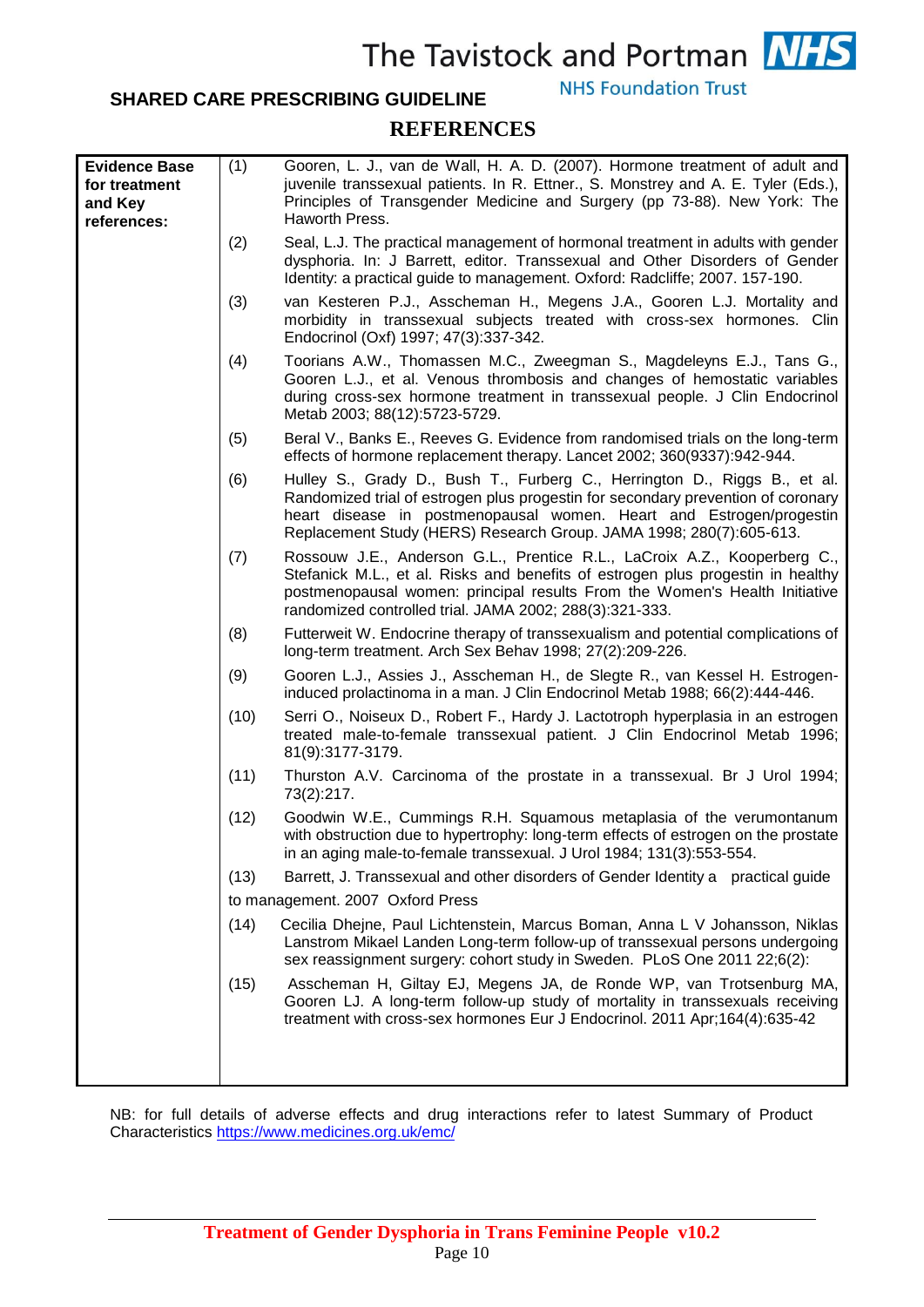**NHS Foundation Trust** 

## **SHARED CARE PRESCRIBING AGREEMENT**

**(Appendix ia)** 

#### **CIRCUMSTANCES WHEN SHARED CARE IS APPROPRIATE**

- The GIC clinicians will establish that the person is suitable for hormone treatment when they are in a stable social and psychological circumstance.
- The GIC clinicians will establish that there is no significant medical or endocrinological contraindication to hormone therapy.
- The GIC clinicians will request that the GP commence prescribing when these conditions are met.
- The GIC clinicians will be available to give advice on further management.

#### **AREAS OF RESPONSIBILITY**

#### **Specialist Gender Identity Clinician /Consultant Responsibilities**

- Establish or confirm diagnosis and assess client suitability for treatment
- Assessment of baseline bloods and monitoring bloods until stable by GIC Endocrine Team
- **Discuss treatment with client and ensure they have a clear understanding of benefits and side**effects of treatment, including dose adjustments and how to report any unexpected symptoms The specialist team provides the client with information and advice, supported by written information as required.
- Obtain signed consent for hormonal treatment
- Send a signed shared care guideline with client details completed together with relevant clinical information to GP.
- Contact GP directly if response to shared care request has not been received within two weeks
- Monitor treatment according to clinical guidance and advise client and GP on dose titration of medicines.

#### *Ongoing Care Arrangements: Specialist team to*

- Write to GP following clinic contacts and inform GP when client is stable on hormones.
- **Inform GP of abnormal monitoring results and any recommended changes in therapy prescribed by** the GP, including the need to discontinue if appropriate
- Evaluate adverse events reported by GP or client and communicate outcome to GP
- **Make arrangements for ongoing monitoring and follow up accordingly to shared care guidelines,** including continued need for therapy.

#### **Gender Specialist Nurse:**

The Gender Specialist Nurse will provide support and advice for General Practitioners, Community Pharmacists, District Nurses on request.

#### **GP RESPONSIBILITIES**

- Consider shared care proposal and if in agreement to respond within two weeks of receipt
- If do not agree to shared care, discuss with requesting consultant or local CCG medicines management team, within two weeks of receipt of shared care request

#### *After agreement to share care*

- Prescribe and monitor treatment as advised by the specialist team and according to shared care guideline
- Monitor general health of client and check adverse effects as appropriate; ensure client is aware of warning symptoms and how to report them
- **Inform specialist team of suspected adverse effects and also report via yellow card scheme if** necessary
- Stop treatment on advice of specialist team or immediately if urgent need arises
- Check compatibility interactions when prescribing new or stopping existing medication
- Discuss any abnormal results with specialist consultant and agree any action required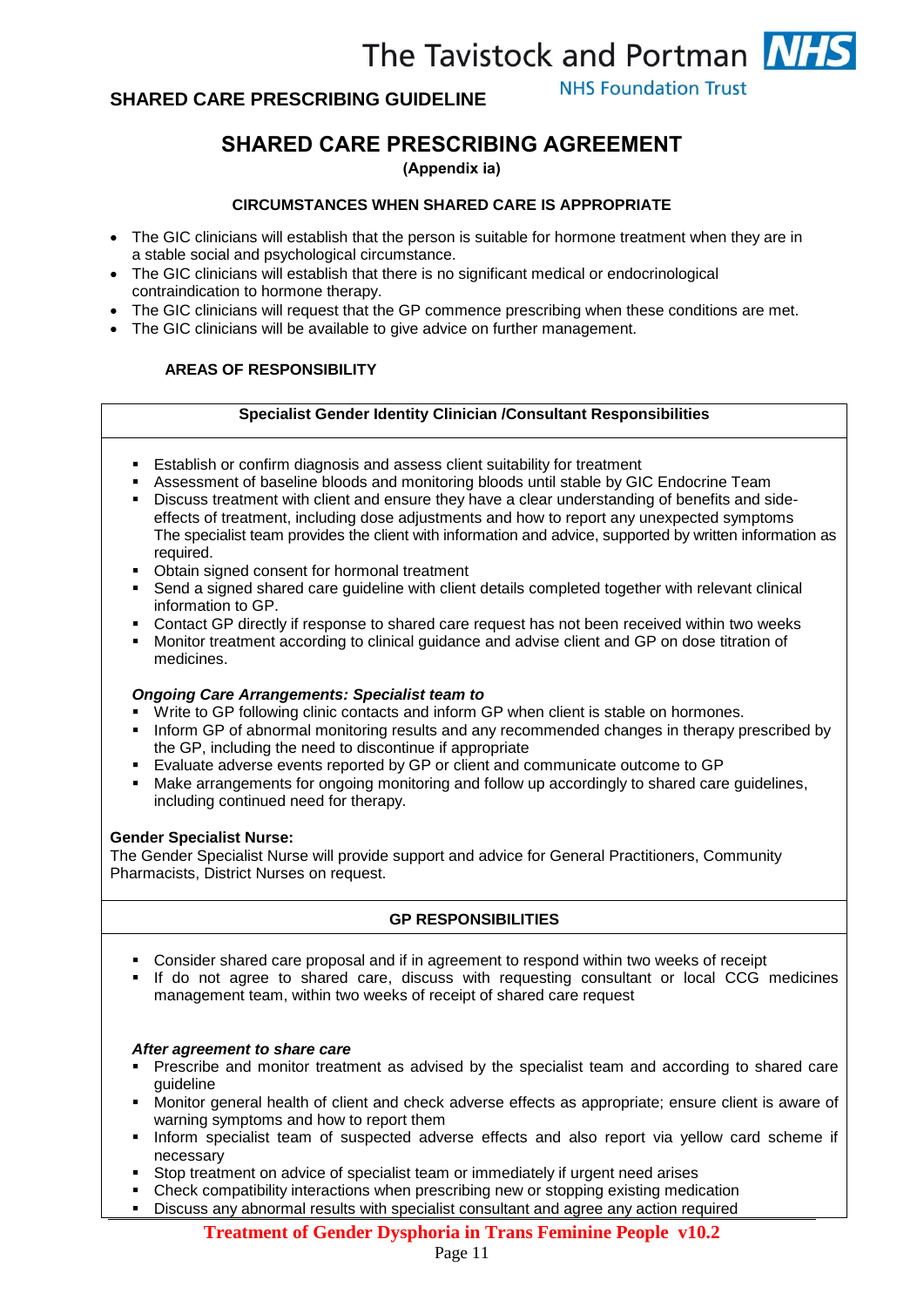## **SHARED CARE PRESCRIBING GUIDELINE**

**NHS Foundation Trust** 

 Take advice from surgical teams about pausing and restarting therapy in relation to genital reconstructive surgery.

Only ask specialist to take back prescribing should unmanageable problems arise. Allow an adequate notice period.

#### **CLIENT'S RESPONSIBILITIES**

- Keep a copy of information provided by Gender Identity Clinic, including consent to treatment, to take along when seeing GP
- Take medicines as agreed and prescribed
- Report any adverse effects to GP or hospital doctor at the earliest opportunity
- Ensure that you attend for tests as requested by your Gender Clinician or GP
- Do not share medicines
- Attend appointments for review as necessary
- Always inform the specialist team and GP of all medication being taken, whether prescribed or bought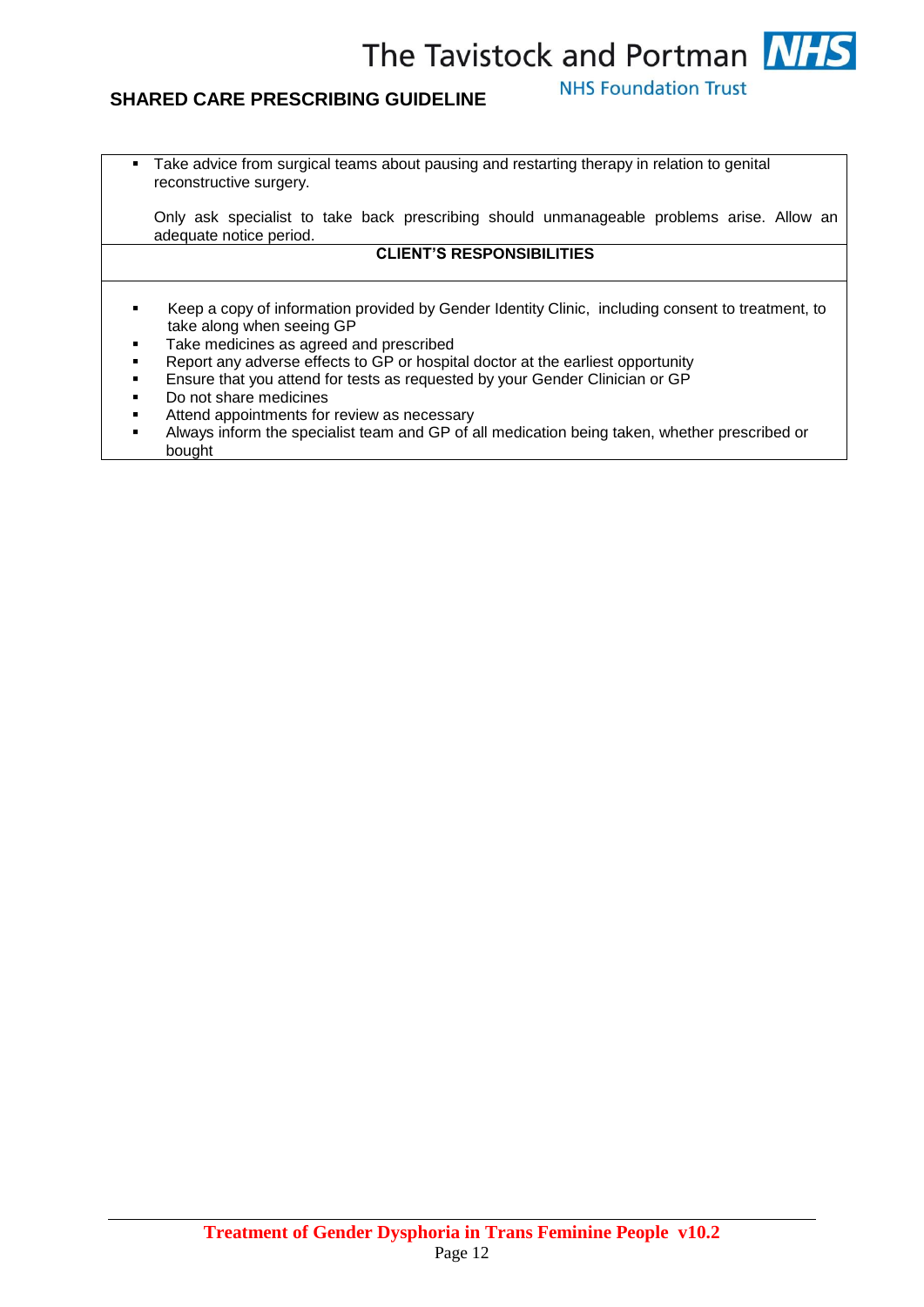

### **SHARED CARE PRESCRIBING AGREEMENT (Appendix ib)**

## **GENDER CLINICIAN**

Client name:

Client ID:

Client NHS No:

Date of Birth:

I confirm that I have assessed the above named individual and it is my clinical recommendation that the following treatment is prescribed:

Furthermore, the "Areas of Responsibility" have been covered and I agree to the "follow-up arrangements".

**Signature:**

**Print Name:**

**Date:**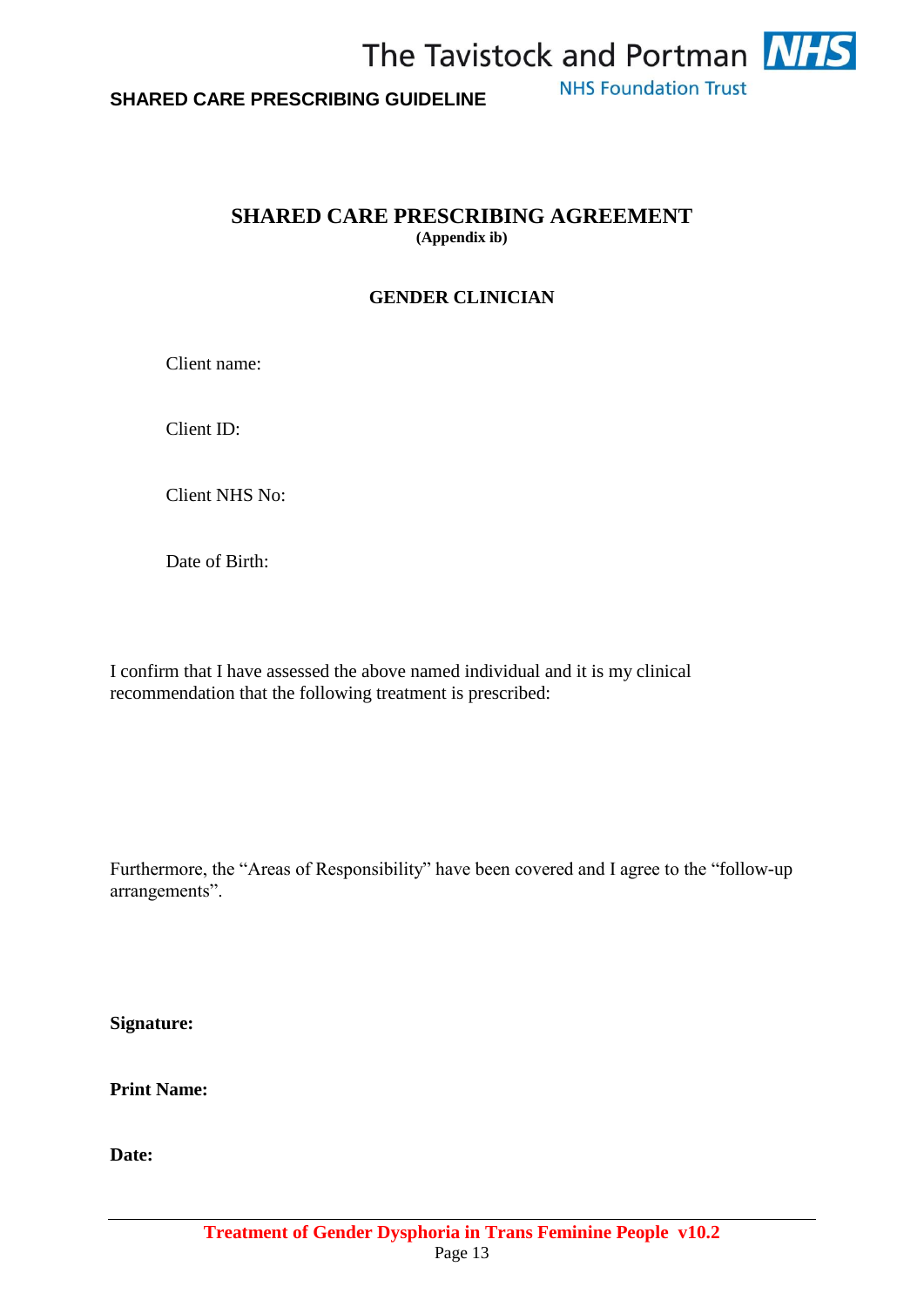

## **CLIENT CONSENT LETTER FOR INITIATION OF HORMONES (Appendix ii)**

I, …………………………………………… (print name) met with the above named clinician.

I can confirm that I am aware of the potential effects, side effects and expectations of hormone therapy. In addition I am also aware of the potential effects that this therapy will likely have on my fertility. I do not wish to discuss this further with another medical doctor.

Furthermore I confirm that I will adhere to the "Client Responsibilities" as outlined in the shared care agreement.

…………………………… (signature) Date: ………………………………..